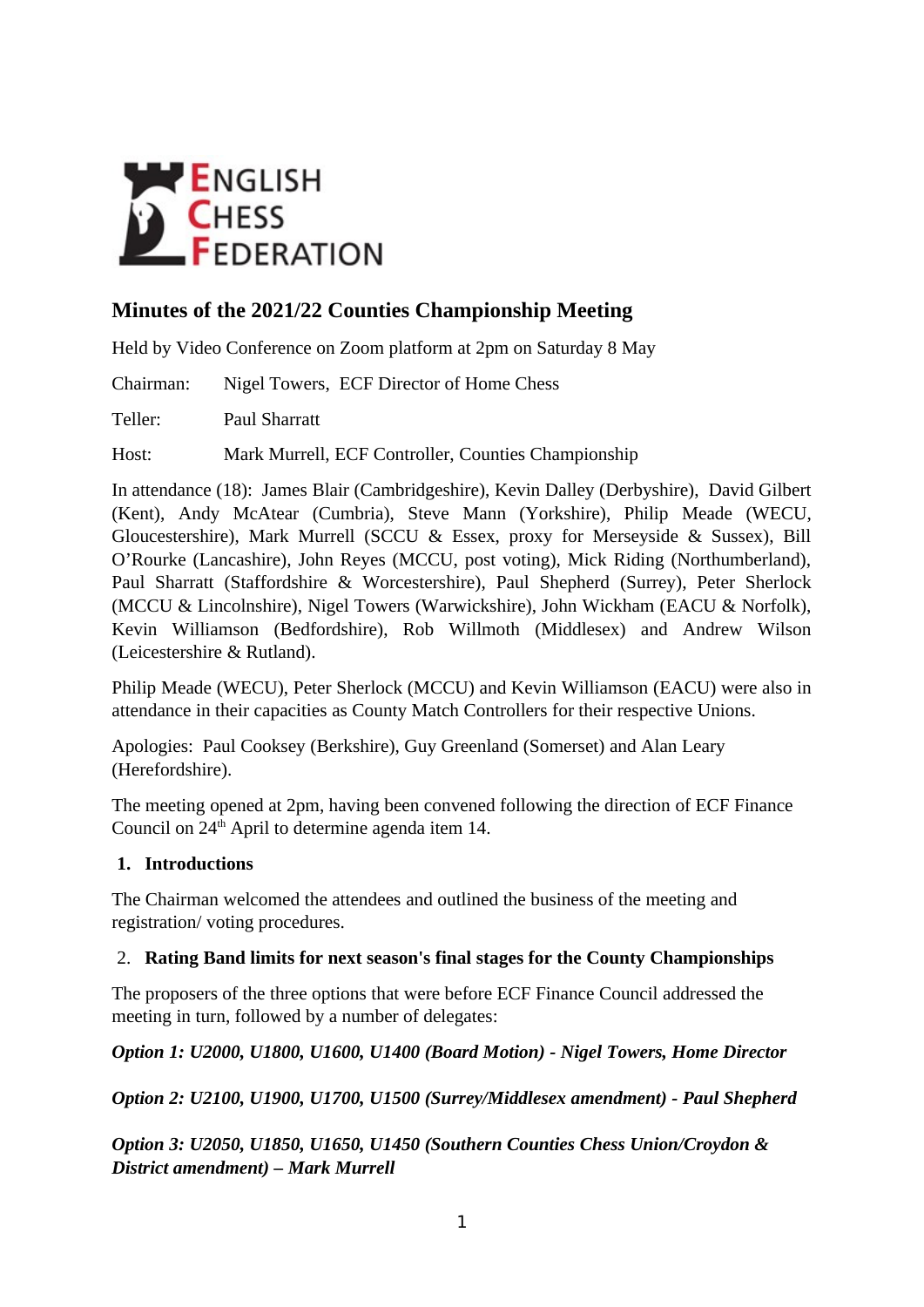A range of views was expressed by delegates particularly as to encouraging smaller counties by not raising the upper limit too far and support from players for the lowest section.

The Chairman called for two card votes, with the vote attracting the higher majority amending the bandwidths of the substantive motion which was Option 1:

#### **Vote 1:** Option 2 bandwidths replacing Option 1 bandwidths

#### **For: 8 Against 34**

**Vote 2:** Option 3 bandwidths replacing Option 1 bandwidths (with only the U1450 section being played over 12 boards)

## **For 29 Against 14**

Consequently 2050, 1850, 1650 and 1450 replaced 2000, 1800, 1600 and 1400 in the motion that was before Finance Council.

A third card vote was called on the substantive motion (as amended by Vote 2)

**Vote 3:** Replacing the existing 5 grade limited sections with 4 rating limited sections with limits of U2050, U1850, U1650 & U1450

*Council is asked to consider and if appropriate agree THAT the team rating limits for County finals (and related regional stages) will change with immediate effect to be based on an Open competition plus 4 rating limited competitions aligned with 100 point elo boundaries, rather than Open plus 5 rating limited competitions based on Clarke grades, with new player limits (as now) for sections comprising: U2050, U1850, U1650 and U1450. These will be absolute limits for players in the relevant sections (following current practice) rather than averages. Selection criteria and board ordering rules will be based on the monthly list in effect at the start of the season. This will be the Original Official September list as published unless otherwise specified by the Counties Controller.*

#### **For 38 Against 7**

The Director of Home Chess confirmed that this would be the format of the OTB 2021/22 Counties Championship competition.

The meeting noted that it would take some time for ratings to settle down given the change in the basis of calculation, out-of-date starting ratings due to Covid-19 interruption and the removal of the 700 (Clarke grade 0) floor. Future revision may be needed after a suitable period for these effects to work through the system.

#### **3. OTB Counties pre-season competition in Aug/Sep 2020**

The ECF Counties Championship Controller outlined a format of a 3 round team Swiss competition played in the second half of August and September comprising of two average team rated sections. Two options were under consideration: a national hybrid event (each team being in a separate venue) or a regional face-to-face event (with the option of a spring